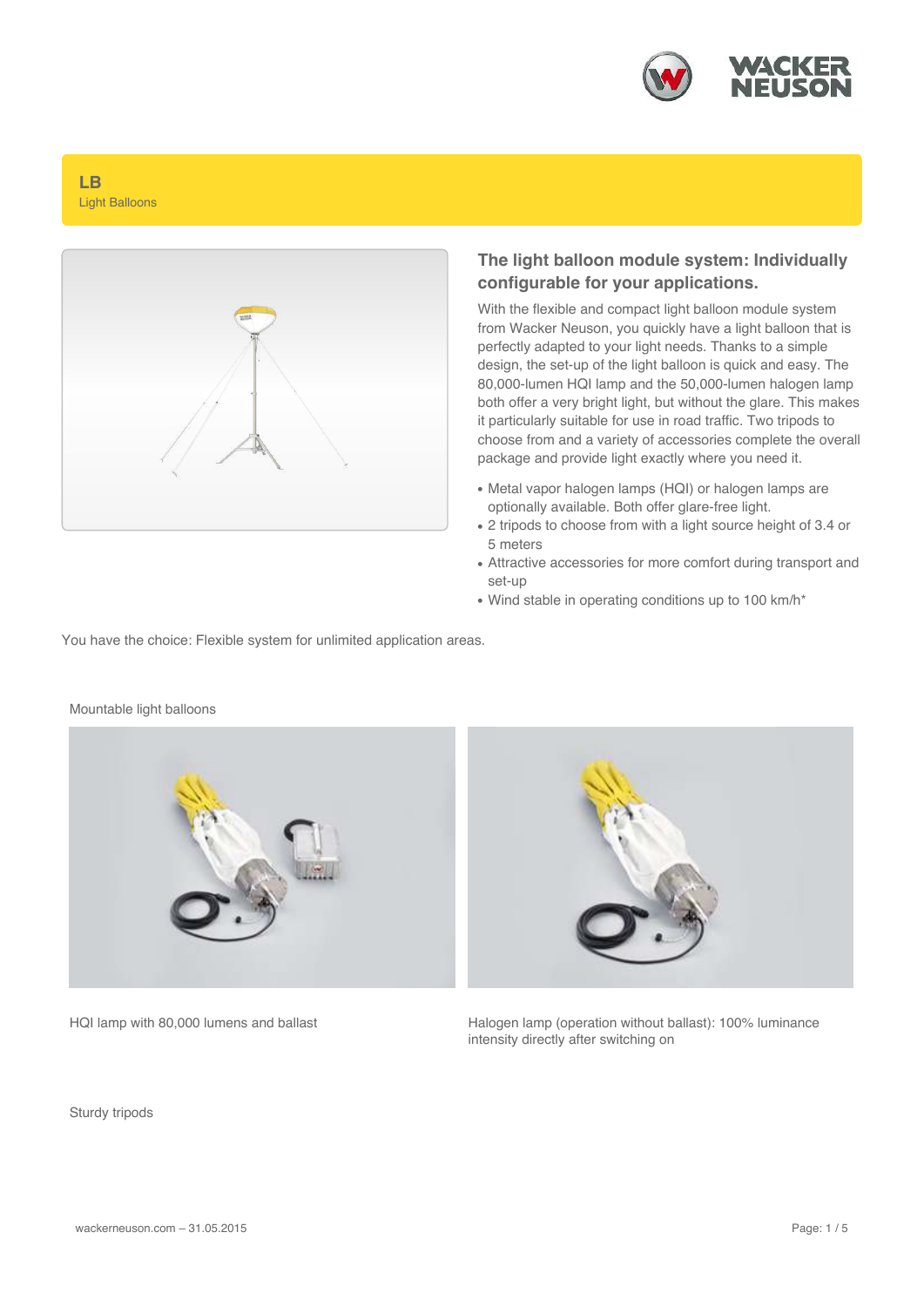





Tripod Pro: Light source height of 5 meters Tripod Compact: Light source height of 3.4 meters

Convenient accessories



Carry case Carry bag Carry bag Strap











Anchoring set **Anchoring set** Adapter for weighting elements Joint: Ideal, for example, for lighting walls

Illumination areas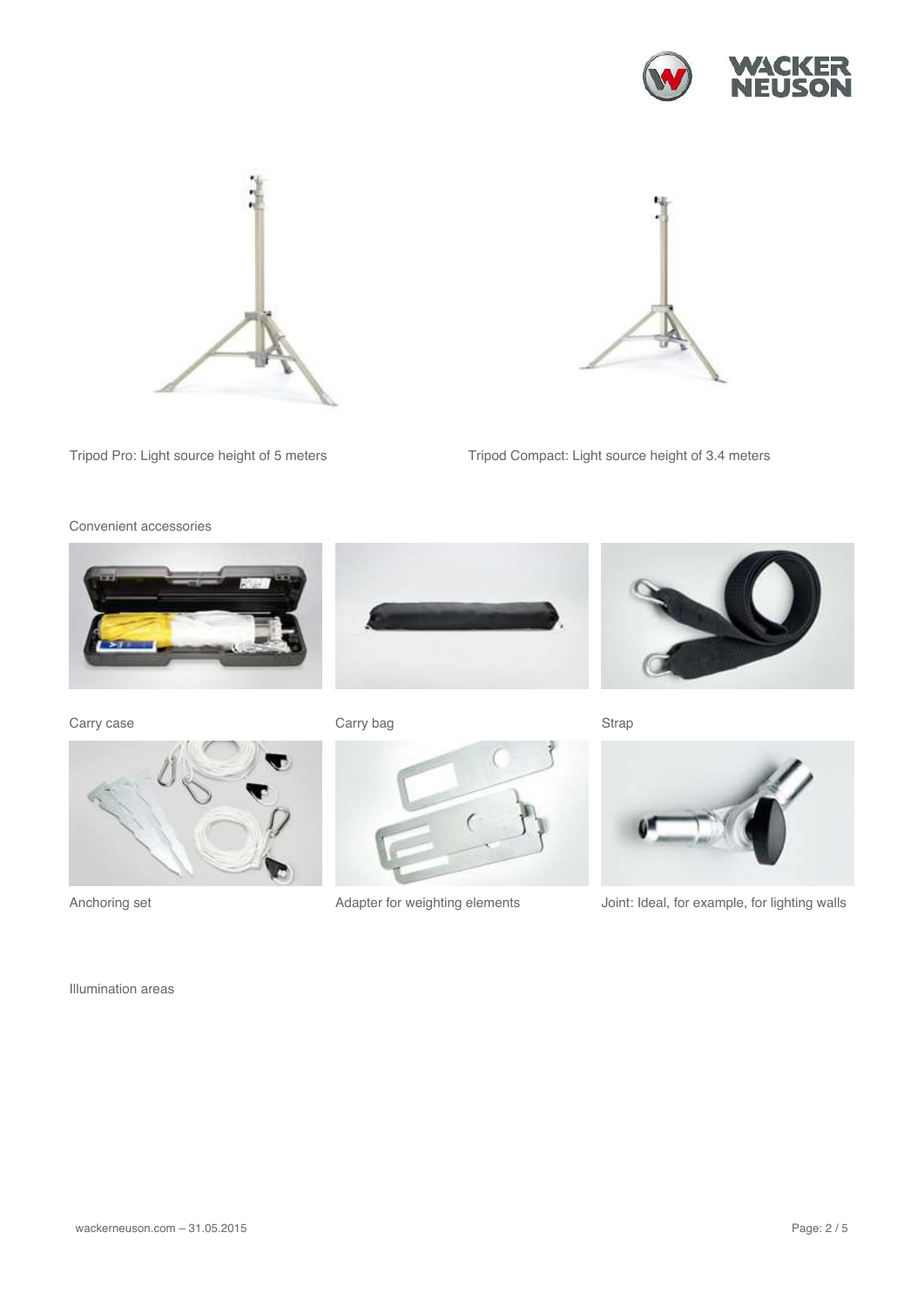







Illumination with HQI lamp with 5 meter tripod height

Illumination with halogen lamp with 5 meter tripod height

Illumination with halogen lamp with 3.4 meter tripod height

\* The stability values named assume a secure base of the light balloon on solid, level ground and a constant wind direction.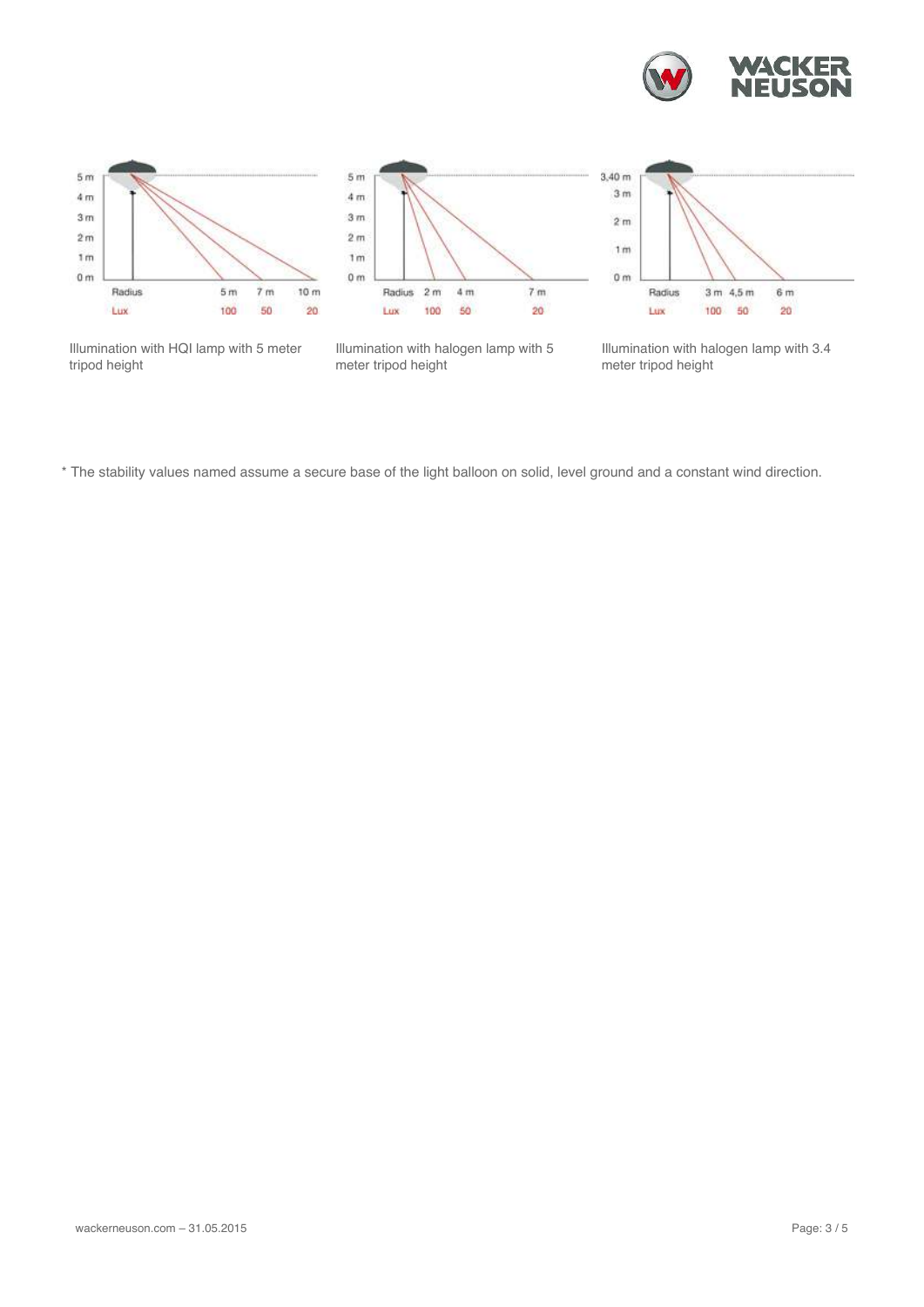

## **Technical specifications**

### **Balloons**

|                                                                                                | <b>LB 80M</b>       | <b>LB 50H</b>     |
|------------------------------------------------------------------------------------------------|---------------------|-------------------|
| Illumination coverage (with at least 20 foot-candles; light at 5 meters height) m <sup>2</sup> | 315                 | 154               |
| Luminous flux Im                                                                               | 80,000              | 50,000            |
| Lamp type                                                                                      | Metal vapor halogen | Halogen           |
| Lamp output W                                                                                  | 1,000               | 2,000             |
| $L \times W \times H$ (tensioned) $Ø \times H$ mm                                              | 1,000 x 700         | 1,000 x 700       |
| Diameter mm                                                                                    | 1,000               | 1,000             |
| Height mm                                                                                      | 700                 | 700               |
| Operating weight kg                                                                            | 8.6                 | 8.6               |
| Operating temperature min. ° C                                                                 | $-25$               | $-25$             |
| Operating temperature max. ° C                                                                 | 40                  | 40                |
| Voltage V                                                                                      | 125                 | 230               |
| Operating current A                                                                            | 9.15                | 8.7               |
| Frequency Hz                                                                                   | 50                  | 50                |
| Cable length (balloon to ballast) m                                                            | 5.6                 | 5.6               |
| $L \times W \times H$ (transport dimensions) mm                                                | 1,350 x 230 x 452   | 1,350 x 230 x 452 |

# **Ballast (only for LB 80M / HQI lamp)**

| $L \times W \times H$ (operating dimensions)          | 310 x 230 x 195 mm |  |
|-------------------------------------------------------|--------------------|--|
| Operating weight                                      | 16.3 kg            |  |
| Operating temperature min.                            | $-25 °C$           |  |
| Operating temperature max.                            | $40^{\circ}$ C     |  |
| Voltage                                               | 230 V              |  |
| Operating current                                     | 5.34 A             |  |
| Frequency                                             | 50 Hz              |  |
| Power                                                 | 1.13 kW            |  |
| Cable length (ballast to electric power supply)       | 3 <sub>m</sub>     |  |
| L x W x H (transport dimensions, including packaging) | 445 x 317 x 230 mm |  |